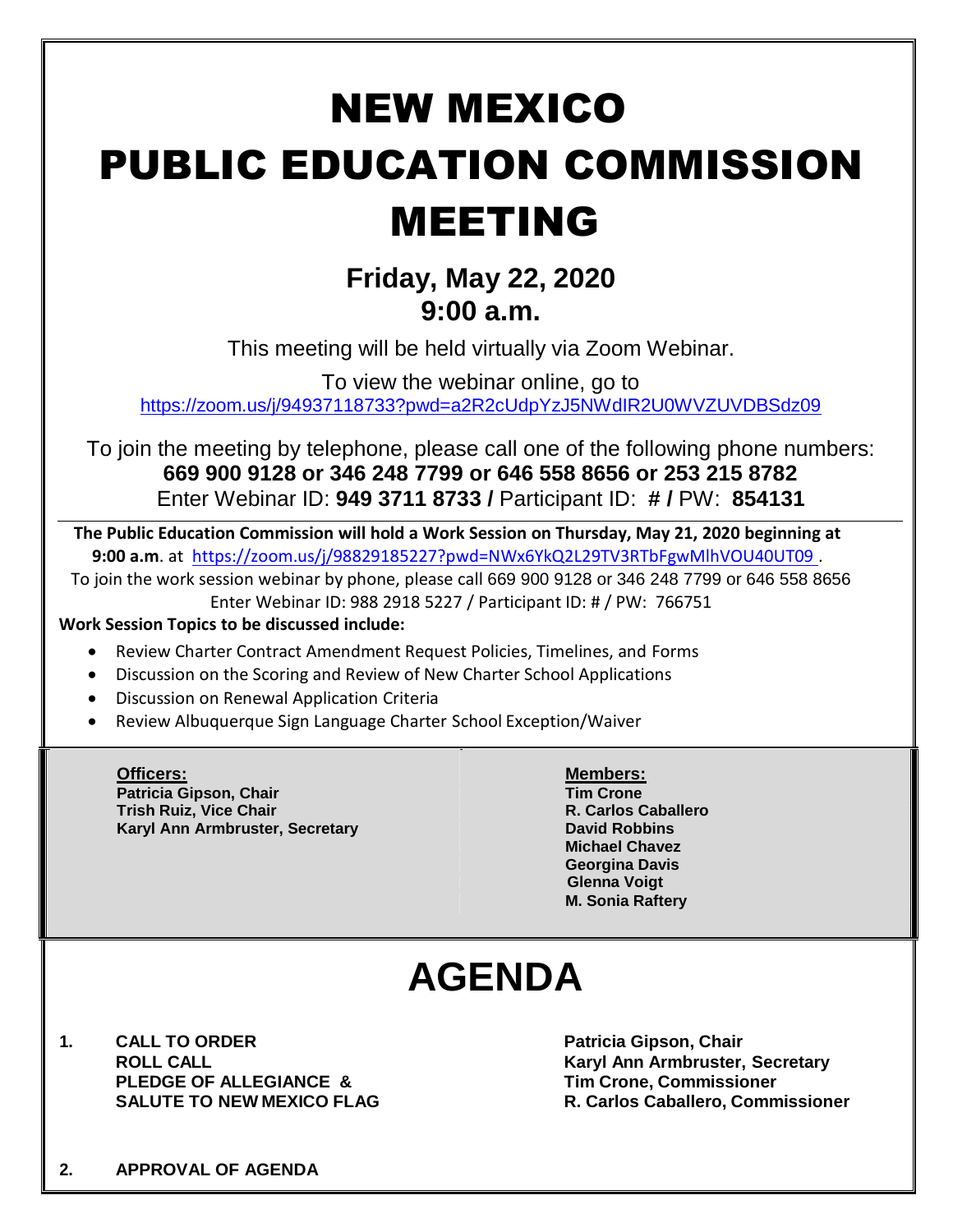#### **3. OPEN FORUM**

*Public comments and observations regarding education policy and governance issues are heard at this time. Time Limit will be at the discretion of the PEC Chair. Persons from the same group and having similar viewpoints are asked to select a spokesperson to speak on their behalf. Multiple and repetitious presentations of the same view will be discouraged and may be ruled out of order by the PEC Chair.*

*Persons who wish to be heard during "Open Forum" are asked to join the meeting between 8:45 am and the official start of the meeting to sign in via the Chat option at the bottom of the screen. Simply type your name and indicate that you would like to speak during Open Forum. If you are only able to join via telephone, please join the meeting no later than 8:55 am as phone participants will be asked to identify themselves if they wish to speak. Once the meeting has started, the sign-up for Open Forum will be closed.*

#### **4. CONSENT AGENDA**

#### **A. Approval of PEC Minutes and Transcripts**

- 1. Approval of Transcript for April 17, 2020 PEC Virtual Meeting
- 2. Approval of Summary Minutes for April 17, 2020 PEC Virtual Meeting

#### **B. Request to Amend the Charter School Contract by Notification**

#### **1. Governing Board Members**

- **a.** Aldo Leopold Charter School
- **b.** Alma d'arte Charter School
- **c.** Estancia Valley Classical Academy
- **d.** La Tierra Montessori
- **e.** Raices del Saber Xinachtli Community School
- **f.** Southwest Aeronautics, Mathematics, & Science Academy

#### **2. Governing Board Bylaws**

**a.** Estancia Valley Classical Academy

#### **3. Admission or Lottery Policies and Procedures**

**a.** Estancia Valley Classical Academy

#### **5. REPORT FROM OPTIONS FOR PARENTS & THE CHARTER SCHOOL DIVISION—DISCUSSION AND POSSIBLE ACTIONS**

- A. Charter School Division Updates
- B. Concerns
	- 1. Albuquerque Institute for Mathematics and Science at UNM (dual credit relationship with CNM)
- C. Highlights and Appreciations

#### **6. DISCUSSION AND POSSIBLE ACTION ON AMENDMENT REQUEST FOR ENROLLMENT CAP INCREASE – MISSION ACHIEVEMENT AND SUCCESS**

- **7. DISCUSSION AND POSSIBLE ACTION ON PED EXCEPTIONS AND WAIVERS FOR ALBUQUERQUE SIGN LANGUAGE ACADEMY**
- **8. DISCUSSION AND POSSIBLE ACTION ON RENEWAL APPLICATION CRITERIA**
- **9. DISCUSSION AND POSSIBLE ACTION ON NEW APPLICATION CRITERIA**
- **10. DISCUSSION AND POSSIBLE ACTION ON CHARTER CONTRACT AMENDMENT REQUEST POLICIES, TIMELINES, AND FORMS**
- **11. BRIEFING AND DISCUSSION ON CONTINUOUS LEARNING PLANS (CLP) FOR CHARTER SCHOOLS**